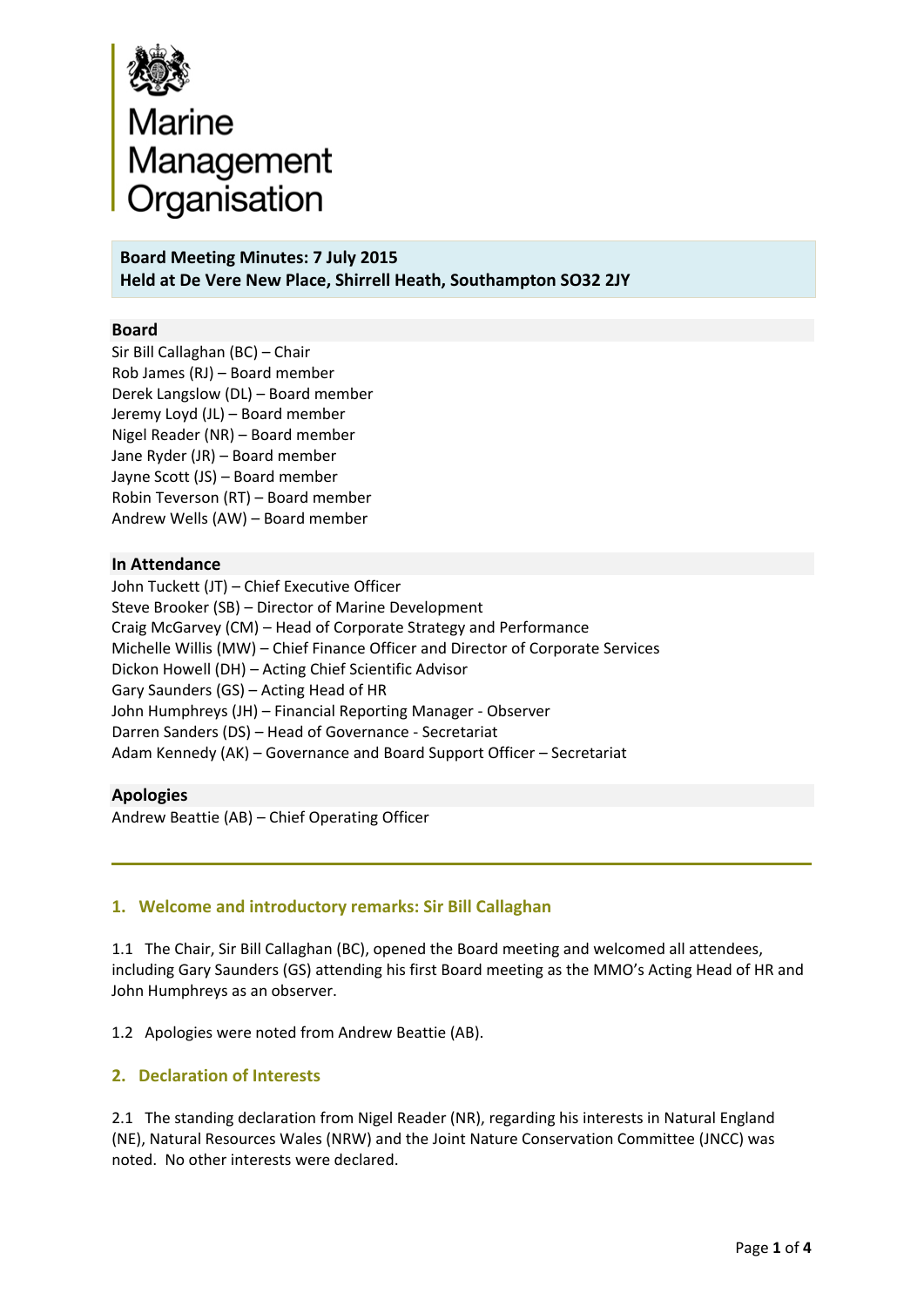## **3. Minutes of the 16 April 2015 Board meeting and actions update**

3.1 BC invited attendees to raise any points of accuracy in respect of the 16 April 2015 meeting minutes. The minutes were confirmed as an accurate record of discussions. BC invited comment on the actions update. John Tuckett (JT) noted that actions in respect of the Triennial Review Action Plan and Maritime Growth Study were covered by the agenda and in reference to action 35/05, confirmed that a DG MARE representative to sit on the Marine Planning Programme Board was being looked into. The actions update paper was noted by the Board.

## **4. Minutes of the 9 June 2015 Board meeting**

4.1 BC invited attendees to raise any points of accuracy in respect of the 9 June 2015 meeting minutes. NR suggested a revision to the wording at item 3.2 to say 'NR advised that the ARAC had encouraged JT to raise the Head of Internal Audit overall assurance level to the higher end of moderate for the 2015/16 financial year'.

## **5. Audit and Risk Assurance Committee (ARAC) update**

## *4 June 2015 ARAC meeting update and draft minutes*

5.1 NR presented to the Board a paper detailing business conducted at the 4 June 2015 ARAC meeting, noting that outcomes had been reported orally to the Board at their meeting on 9 June 2015. The Board noted the ARAC update paper together with the draft minutes of 4 June 2015 meeting.

### *ARAC 2014‐15 Annual Report*

5.2 NR invited the Board to consider the ARAC Annual Report for 2014‐15. NR highlighted areas of focus at page 12, which sets out assurance provided by the ARAC to the Board and Accounting Officer, based upon evidence through the year, and page 13, which sets out the priorities for 2015‐ 16.

5.3 In respect of page 12, NR invited the Board to note that KPMG's performance in delivering the internal audit programme had been good, with their quality of insight and analysis very good, as had been the engagement with management and value from audits. NR made one qualification to this, in that the Head of Internal Audit did not attend the 4 June 2015 ARAC meeting to present their opinion. NR confirmed that he had raised this issue with them and received assurances that this would be addressed in 2015‐16. NR continued by confirming that the MMO continued to enjoy a positive relationship with the National Audit Office (NAO), despite the process for end of year audit running less smoothly than previously, confirming that Michelle Willis (MW) and David Hakin, NAO, had taken away a number of issues to discuss.

5.4 In reference to page 13, NR reviewed the ARAC priorities for 2015/16, including a need to plan and manage succession arrangements for outgoing ARAC member, Jane Ryder (JR), who will be replaced by Robin Teverson (RT) during the period. NR took this opportunity to thank JR for her contribution to the ARAC and personal support provided to him as chair.

5.5 Andrew Wells (AW) referenced the cover paper and enquired whether internal audit arrangements were under threat and any timescales for this. NR gave assurance that, being in year one of a three year contract, internal audit service was not under threat at present. However, following this period, it is possible that internal audit could be swept up in Defra rationalisation.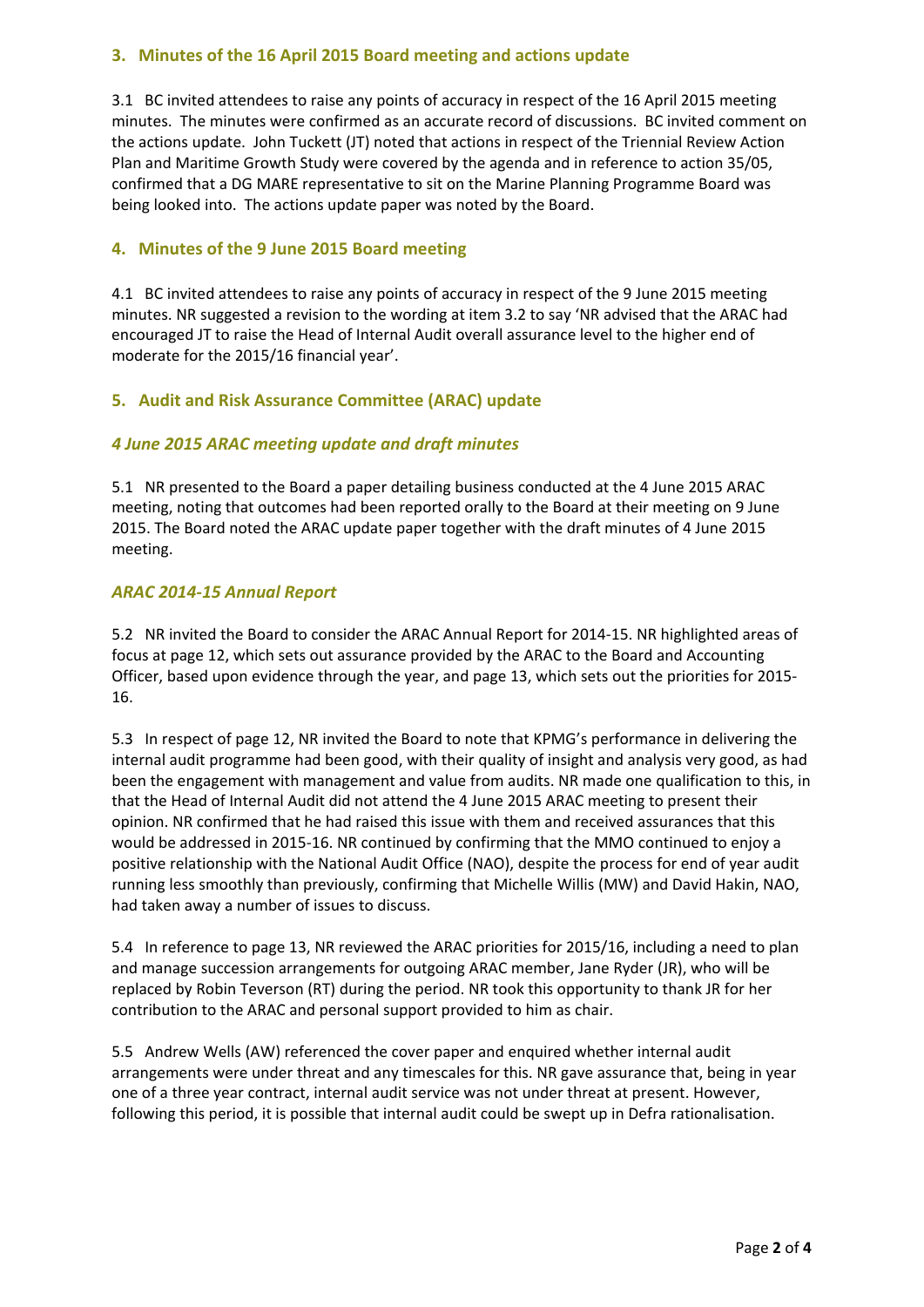# *7 July 2015 ARAC meeting update*

5.6 NR provided an oral update of the business conducted at the 7 July 2015 ARAC meeting, including a second formal look at the Annual Report and Accounts, which on this occasion was accompanied by NAO's Audit Completion Report for 2014/15, confirming the award of a clean audit certificate. NR noted a difference of views between the NAO and MMO in relation to two provisions under the materiality threshold and that these had been classified as unadjusted misstatements. NR confirmed that on this basis the ARAC endorsed the 2014‐15 Annual Report and Accounts for signing.

5.7 NR highlighted an issue in relation to a request from Defra, for changes to be made to the Annual Report, including changes to the Accounting Officer's Governance Statement. NR confirmed that while from a pragmatic approach the changes were acceptable, there was a point of principle to record with regards this practice. NR added his awareness of a number of other Defra bodies who had received similar requests.

## **6. 2014/15 Annual Report**

6.1 JT invited MW to run through recent amendments to the Annual Report and highlight the stylistic changes suggested by Defra. The Board discussed the proposed changes in detail and agreed to reflect these in the Annual Report. The Board were satisfied that the ARAC had considered the detail around the internal control issues that had been removed and have a programme for follow up through the internal audit programme. The Board agreed to add reference to the MMO website as a source of further information for the MMO's performance in delivering 2014/15 Key Performance Indicators and Key Steps. BC confirmed that subject to the changes, the Board approved the Annual Report.

**Action 36/01:** MW to update the Annual Report, signposting to the MMO website for more detailed performance information

### **7. 2014/15 Annual Accounts**

7.1 MW detailed key changes to the Annual Accounts, including the creation of a provision for pensions. MW noted two unadjusted errors and two management letter points. In summary of the audit process, MW and NR described a number issues arising during the course of interim and final audits, which largely related to the appointment of a new audit team, and confirmed that they had expressed these views to the NAO.

7.2 NR confirmed that the Annual Accounts for 2014/15 had received positive endorsement from both the ARAC and the NAO, before BC confirmed the Board's approval of the accounts for signing by the Accounting Officer.

### **8. MMO Evidence Strategy 2015‐2020**

8.1 Dickon Howell (DH) delivered a presentation proposing the MMO's Evidence Strategy for 2015– 2020, inviting comments from Board members. The Board agreed that the product provided a good perspective and analysis of the present landscape, but lacked a strategic view of what it hopes to achieve and how, including resourcing and a clear indication of financial costing. The Board underlined the importance of prioritisation in the continued development of the strategy. JT suggested retitling this element as 'MMO Evidence Strategy 2015-2020 – Part 1: Landscape', with work continuing to develop the next part, including priorities, resource and how to achieve. The Board approved this approach and acknowledged the positive progress in the production of this baseline. DH thanked the Board for their comments.